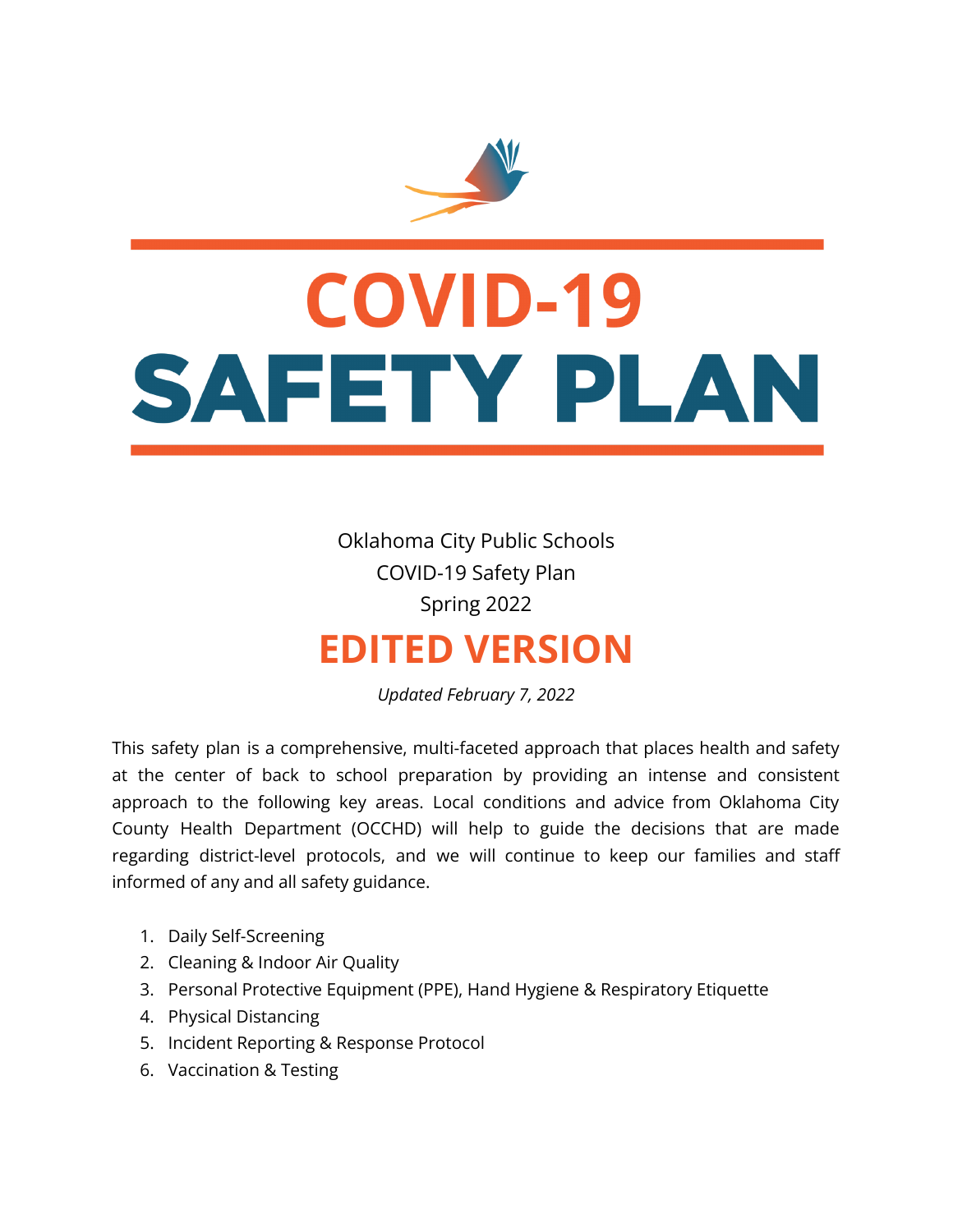

The Centers for Disease Control and Prevention states, people with COVID-19 have had a wide range of symptoms reported – ranging from mild symptoms to severe illness. Symptoms may appear 2-14 days after exposure to the virus. Anyone can have mild to severe symptoms.

**District Staff and Students** are expected to self-screen prior to reporting to school or work for fever of 100.4 or more and/or other [symptoms](https://www.cdc.gov/coronavirus/2019-ncov/symptoms-testing/symptoms.html) associated with COVID-19 prior to arrival at school each day. **District Staff and student(s) should not report to school/work if:**

- **They are sick**
- **They have a fever or other** [COVID-like](https://www.cdc.gov/coronavirus/2019-ncov/symptoms-testing/symptoms.html) symptoms**,**
- **They are awaiting COVID-19 test results**
- **● They have received a positive COVID-19 test result**

If a student presents at school or during the school day develops a temperature of 100.4 and/or other [COVID-like](https://www.cdc.gov/coronavirus/2019-ncov/symptoms-testing/symptoms.html) symptoms, regardless of vaccination status, the student will be sent home.

#### **IF YOU BELIEVE YOUR CHILD IS SICK**

- **Families** should report a **positive COVID-19** test result, or symptoms to their **child's school** who can provide further instructions or guidance.
	- A student who tests positive or is symptomatic regardless of vaccination status will be required to stay home for a time period based on current CDC guidelines. Families should be prepared to provide proof of their student's positive test result, including a clinical or home test. OKCPS offers testing for students, make an appointment here: <https://www.okcps.org/Page/6807>
- **Staff members** should report a **positive COVID-19** test result or symptoms to their supervisor who can provide further instructions or guidance.
	- A staff member who tests positive or is symptomatic regardless of vaccination status, will be required to stay home for a time period based on current CDC [guidelines](https://www.cdc.gov/coronavirus/2019-ncov/your-health/quarantine-isolation.html).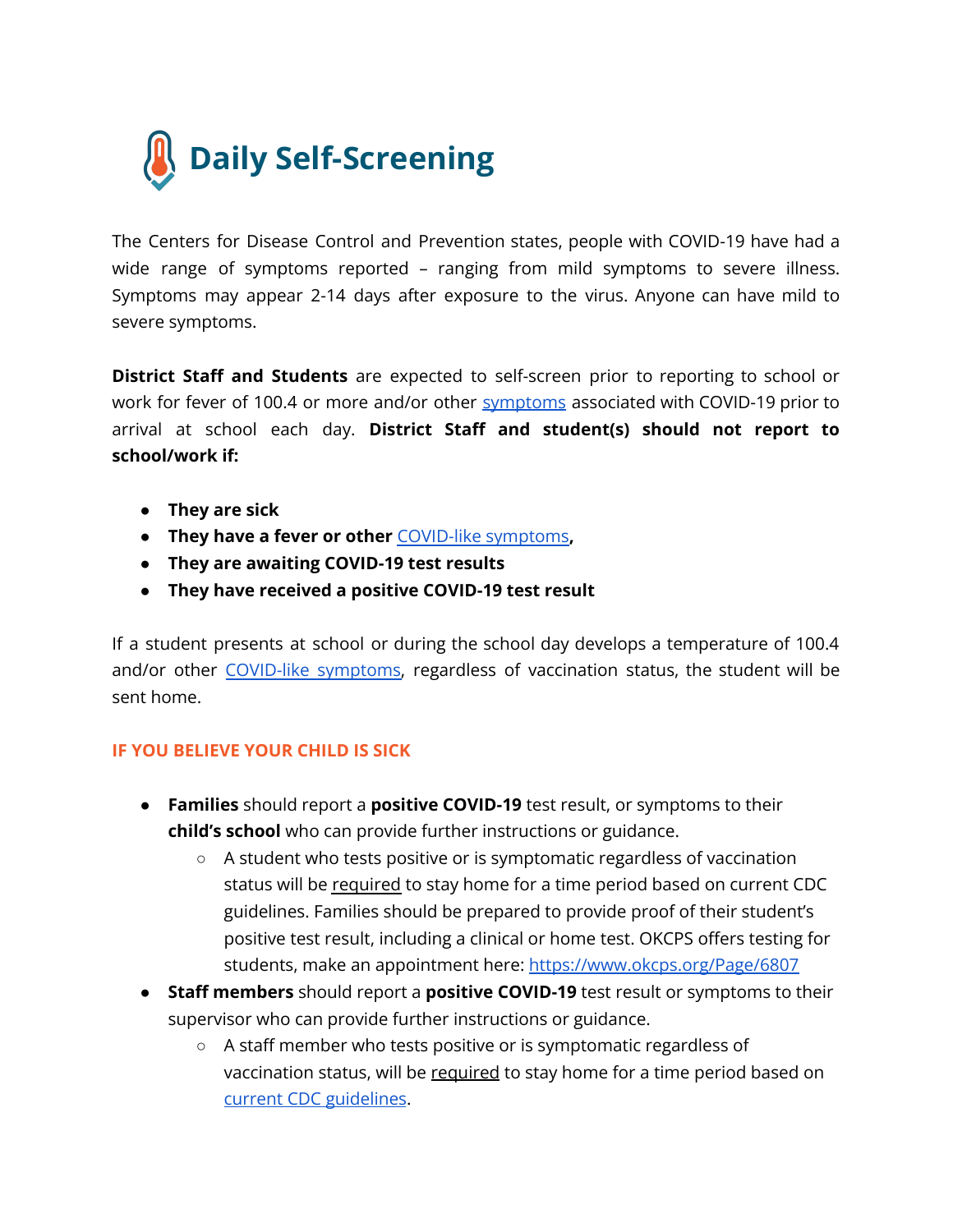

The principal mode by which people are infected with SARS-CoV-2 (the virus that causes COVID-19) is through exposure to [respiratory](https://www.cdc.gov/coronavirus/2019-ncov/more/scientific-brief-sars-cov-2.html) droplets carrying infectious virus. The most reliable way to prevent infection from surfaces is to [regularly](https://www.cdc.gov/handwashing/when-how-handwashing.html) wash hands or use hand [sanitizer](https://www.cdc.gov/handwashing/when-how-handwashing.html). Cleaning and disinfecting and improving indoor air quality can also reduce the risk of infection. Below are the protocols that OKCPS will follow.

#### **DAILY CLEANING PROTOCOLS**

#### **Offices/Classrooms/Hallways:**

- Wipe surfaces utilizing a disinfectant cleaner
	- Desks top and bottom
	- Chairs top and bottom
	- Countertops and cabinets
- Mop floors using an EPA approved disinfectant cleaner
- Empty trash and clean waste receptacle inside and out with disinfectant cleaner and replace liner

#### **Cafeteria:**

- Wipe surfaces utilizing a disinfectant cleaner
	- Eating tables top and bottom
	- Chairs top and bottom
	- Vending machine buttons
- Mop floors using a properly diluted disinfectant cleaner
- Empty trash and clean waste receptacle inside and out with disinfectant cleaner and replace liner

#### **Restrooms:**

- Wipe surfaces utilizing a disinfectant cleaner
	- Fixtures
	- Soap dispensers
	- Toilet / urinal flush handles
	- Partitions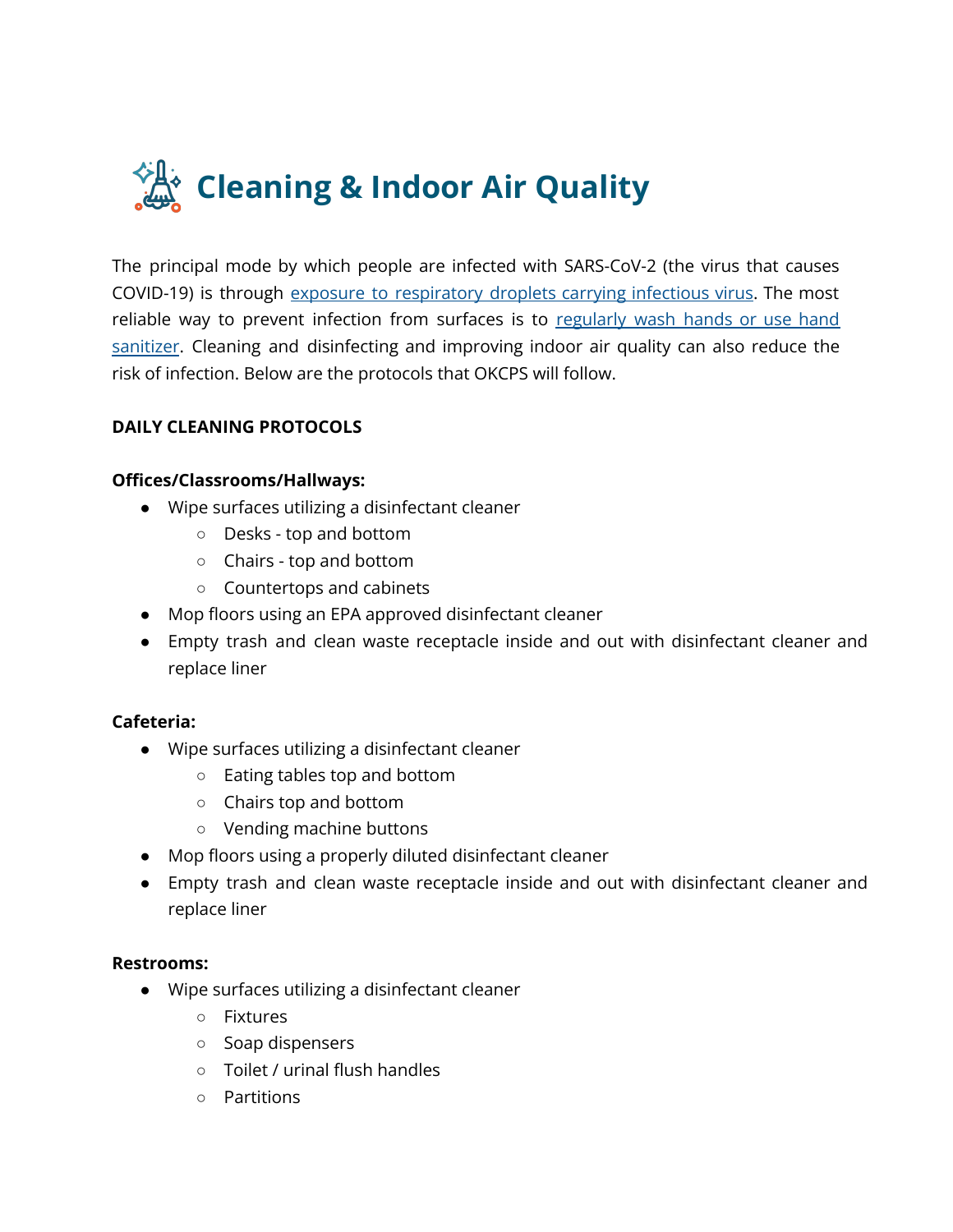- Paper towel dispensers
- Scrub toilets and urinals with disinfectant cleaner
- Mop floors using a properly diluted disinfectant cleaner
- Empty trash and clean waste receptacle inside and out with disinfectant cleaner and replace liner

#### **Custodial Efficiency**

OKCPS Custodial Services will continue to clean and disinfect multiple times throughout the day focusing on high touch surfaces, and after a positive case in a school has been reported. Disinfectant misters are available to be used on an as needed basis.

#### **Supplies for Teachers**

All classroom teachers should be provided an EPA approved disinfectant cleaner, along with paper towels and disinfectant wipes in order to wipe down high touch surfaces in the classroom during the school day.

#### **Transportation**

Below is an outline of cleaning protocols for all OKCPS school buses:

- Daily Routine
	- $\circ$  High touch surfaces will be wiped down utilizing a disinfectant cleaner
		- Handrail
		- Seatbacks and seats
	- Floors will be swept
	- Trash receptacle will be emptied and cleaned
- Scheduled Cleaning
	- Buses will be misted, which includes a disinfectant cleaner and shield application that has a 90-day defensive lifespan
	- All buses are on a 30-day treatment schedule for increased safety
	- Individual buses will be treated immediately after an exposure event when needed

To learn more about cleaning and safety protocols for district transportation, watch this video from Cody Stull, Director of Transportation. <https://youtu.be/ilkx2THGq1g>

#### **Indoor Air Quality**

In addition to replenishing fresh air and air filtration, the district has installed Needlepoint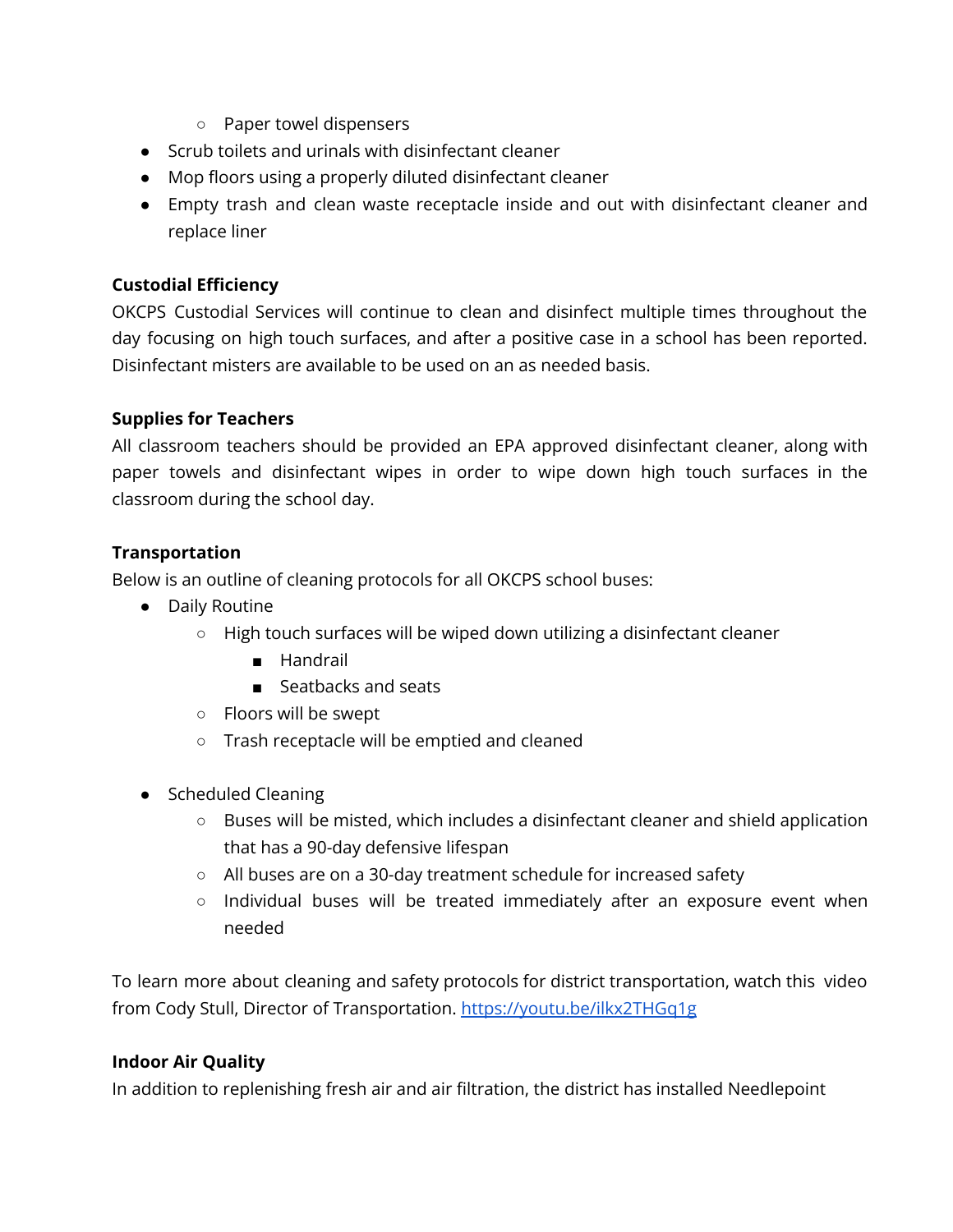Bipolar Ionization systems in every district facility in order to increase the air quality in our schools and buildings.

Pollutants, dust, dander, smoke and even viruses and bacteria all can be suspended in the air we breathe, even when you don't see them. Needlepoint Bipolar Ionization works to safely clean indoor air, by creating and releasing ions into the airstream through the HVAC system. When these ions disperse throughout a space, they seek out and form bonds with particles in the air causing particles to cluster together. The larger a cluster of particles becomes, the easier it is to filter it out of the air.

To learn more about the ionization project, watch this video from Chief Operations Officer, Scott Randall. [https://youtu.be/dZcMLW-Q\\_J8](https://youtu.be/dZcMLW-Q_J8)

# **Personal Protective Equipment (PPE) Hand Hygiene & Respiratory Etiquette**

#### **Personal Protective Equipment (PPE)**

**OKCPS requires face coverings to be worn on school property, in school vehicles, and at school-sponsored events regardless of your vaccination status.**

These procedures which are outlined in Administrative Regulation [C-26-R2](https://www.okcps.org/cms/lib/OK01913268/Centricity/Domain/1574/CLEAN%20C-26-R2%20Mask%20Requirement%20to%20Protect%20against%20the%20Spread%20of%20COVID-19.pdf) (under C-26 Wellness) *Mask [Requirement](https://www.okcps.org/cms/lib/OK01913268/Centricity/Domain/1574/CLEAN%20C-26-R2%20Mask%20Requirement%20to%20Protect%20against%20the%20Spread%20of%20COVID-19.pdf) to Protect against the Spread of COVID-19* will be implemented as of Monday, August 16 and will remain in place until revised or revoked.

Across the board, our public health officials recommend universal indoor [masking](https://www.cdc.gov/coronavirus/2019-ncov/community/schools-childcare/k-12-guidance.html) in [schools](https://www.cdc.gov/coronavirus/2019-ncov/community/schools-childcare/k-12-guidance.html), regardless of vaccination status, as a way to slow or stop the spread of COVID-19, especially when paired with other safety measures such as vaccines, social distancing, testing, and increasing ventilation.

Things we want you to know:

- 1. Being [vaccinated](https://www.cdc.gov/coronavirus/2019-ncov/science/science-briefs/fully-vaccinated-people.html) is the number one prevention against contracting COVID-19.
- 2. [Wearing](https://www.cdc.gov/coronavirus/2019-ncov/science/science-briefs/masking-science-sars-cov2.html?CDC_AA_refVal=https%3A%2F%2Fwww.cdc.gov%2Fcoronavirus%2F2019-ncov%2Fmore%2Fmasking-science-sars-cov2.html#anchor_1619456988446) a mask can reduce your risk of contracting COVID-19 and is highly recommended for unvaccinated people.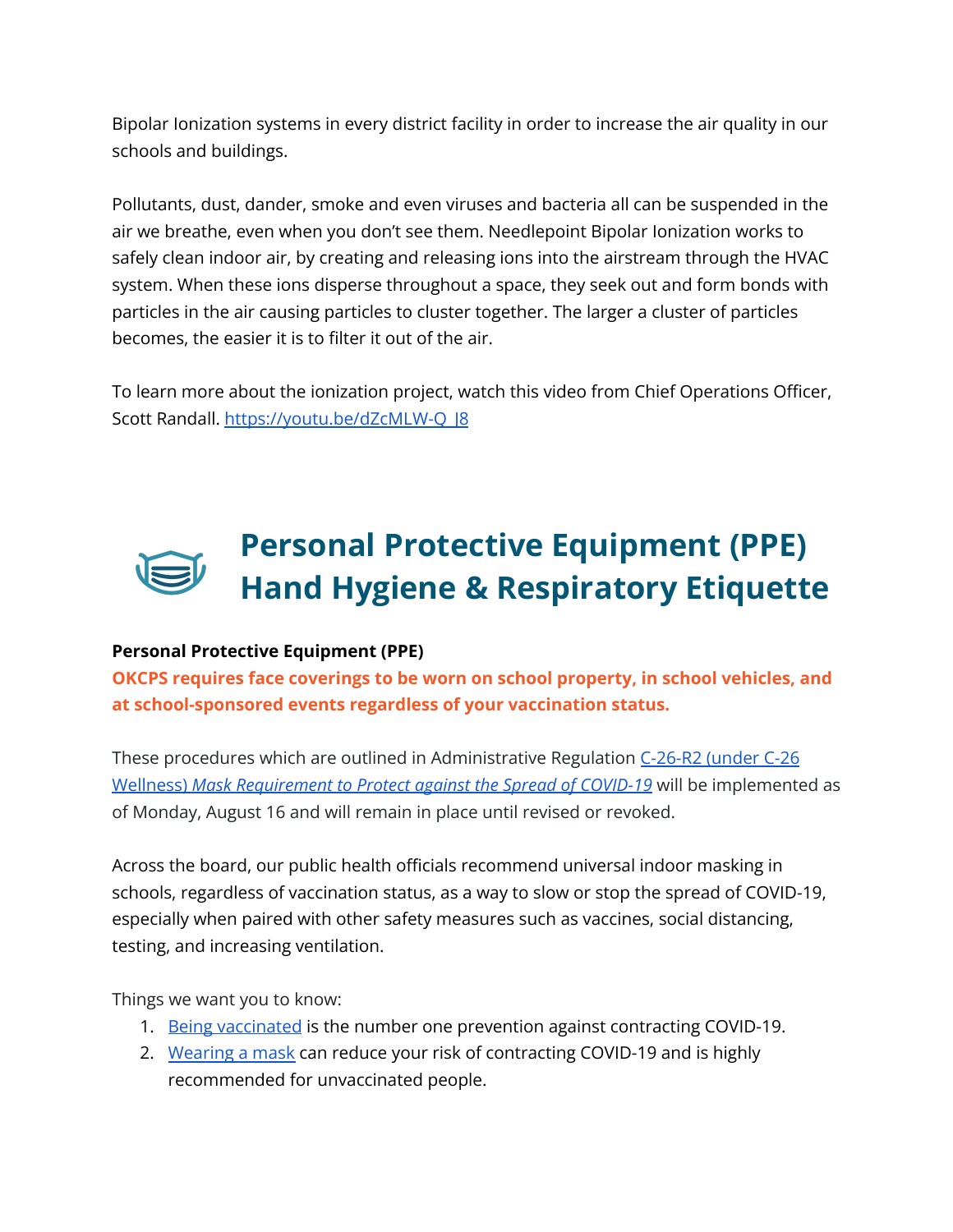- a. Not only can wearing a mask help protect against COVID-19, but can protect against the seasonal flu and other respiratory illnesses like Respiratory Syncytial Virus (RSV).
- 3. CDC recommendations for wearing a mask (update [8/4/2021\)](https://www.cdc.gov/coronavirus/2019-ncov/community/schools-childcare/k-12-guidance.html)
	- a. Updated to recommend universal indoor masking for all students, staff, teachers, and visitors to K-12 schools, regardless of vaccination status.

OKCPS will continue to provide a mask to ANY student, staff member, or visitor that requests one. Additionally, reusable masks, gloves, and disinfectant wipes and spray are available to every staff member.

#### **Medical Restrictions Negating Mask Use**

**Students** - If a parent/legal guardian or eligible student indicates that compliance with mask use is not possible due to medical or religious or strong personal reasons, the parent, legal guardian, or eligible student may request an [exemption](https://www.okcps.org/cms/lib/OK01913268/Centricity/Domain/1574/Student%20Mask%20Opt-Out%20Form%20English%20_%20Spanish_Fillable.pdf) in writing using this form. **Employees** – If an employee indicates compliance is not possible due to medical reasons, the employee should be referred to Human Resources to request accommodations on the basis of disability.

**Please note:** OKCPS will also continue to require any individual with a mask exemption who tests positive to isolate (stay home) for 10 days. If the individual is willing to wear a mask for 5 days, they can return to school after 5 days of isolation.

#### **Handwashing and Respiratory Etiquette**

People should practice handwashing and [respiratory](https://www.cdc.gov/healthywater/hygiene/etiquette/coughing_sneezing.html) etiquette (covering coughs and sneezes) to keep from getting and spreading infectious illnesses including COVID-19.

OKCPS will monitor and reinforce these behaviors and provide adequate hand washing supplies for staff and students.

- Teach and reinforce [handwashing](https://www.cdc.gov/handwashing/when-how-handwashing.html) with soap and water for at least 20 seconds.
- Remind everyone in the facility to wash hands [frequently](https://www.cdc.gov/handwashing/when-how-handwashing.html) and assist young children with handwashing.
- If handwashing is not possible, use hand sanitizer containing at least 60% alcohol (for teachers, staff, and older students who can safely use hand sanitizer). Hand sanitizers should be stored up, away, and out of sight of young children and should be used only with adult supervision for children under 6 years of age.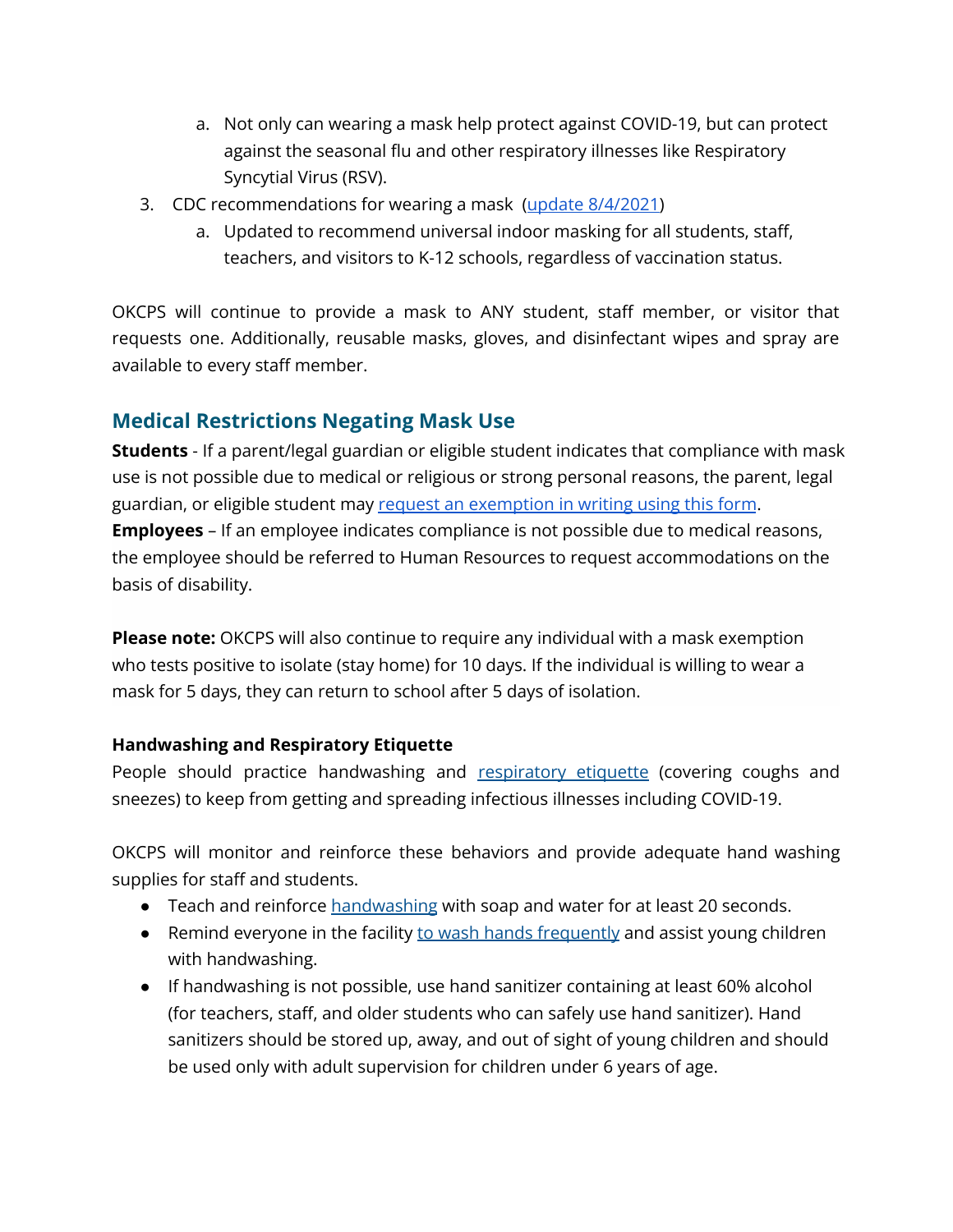Frequent hand washing and sanitizing will continue to be accommodated and encouraged. Students will be asked to wash and/or sanitize their hands upon arrival, before and after meals and outdoor play. Classrooms will be equipped with hand hygiene products and additional hand sanitizer stations will be placed throughout the school buildings.

# **Physical Distancing**

In general, CDC recommends people who are not fully vaccinated maintain a physical [distance](https://www.cdc.gov/coronavirus/2019-ncov/prevent-getting-sick/social-distancing.html) of at least 6 feet from other people who are not in their household. We recognize that physical distancing is important but sometimes difficult to accomplish. We have developed protocols in a variety of areas and scenarios in order to promote physical distancing to the greatest extent possible.

#### **Transportation**

● Students should physically distance as much as possible while riding the school bus. Students should sit one to a seat when possible and we encourage family members to sit together. However, there will be instances when physical distancing isn't attainable.

#### **Student Arrival & Dismissal**

● Arrival and dismissal procedures have been adjusted at each school to practice physical distancing when possible and minimize congestion during high-traffic times. Parents/guardians and guests are encouraged not to enter the school during arrival or dismissal. Details about protocols will be provided from your child's individual school.

#### **Restrooms**

● Students will be allowed to enter the restroom per the number of stalls available. Staff will monitor congregate areas such as restrooms and hallways to encourage physical distancing as much as possible. Restrooms will be cleaned and disinfected frequently throughout the day.

#### **Water Fountains**

● Water fountains are functional. However, students are encouraged to use refillable water bottles and use the schools' bottle-filling stations, where they are available. The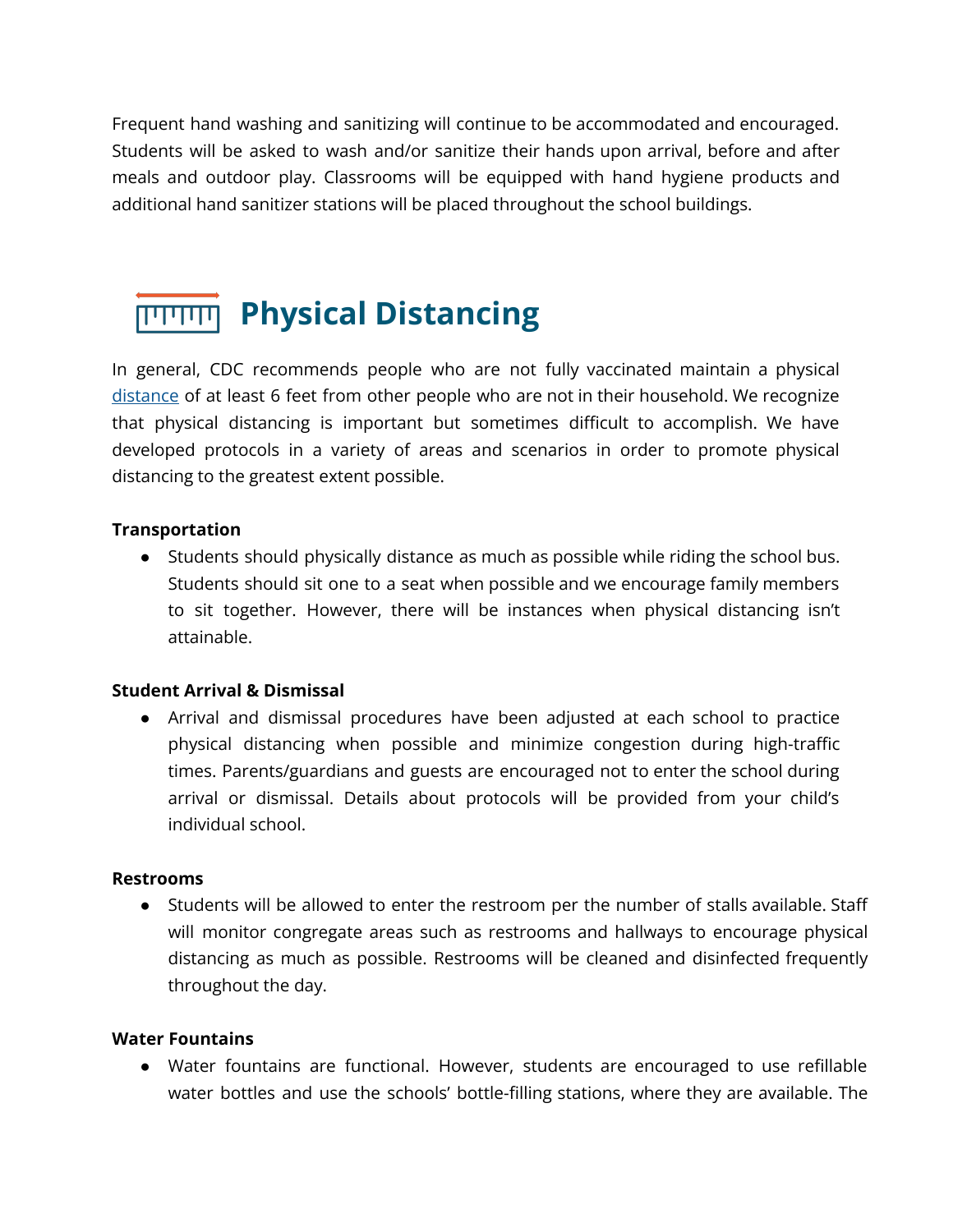district's Custodial Services will clean water fountains frequently throughout the day. In some cases, schools have opted to close some water fountains that are in extreme close proximity to one another and instead provide water bottles to students.

#### **Lockers**

• The use of lockers may be limited throughout the school day in order to reduce the opportunity for students to gather in the hallways and at lockers.

#### **Breakfast & Lunch**

● A combination of options will be made available by School Nutrition Services for students and teachers to expedite food service and to minimize the number of students in the cafeteria during breakfast and lunch periods. Each school will adjust their meal schedule to accommodate physical distancing to the greatest extent possible.

#### **Recess**

- Students' ability to participate in unstructured play is an important component for children to develop physical, mental and social skills. Recess schedules may be staggered and the number of children on the playground will be limited at any given time to accommodate physical distance to the greatest extent possible.
- Hand hygiene practices will be in place before and after recess. Additional details about recess procedures will be provided by your child's school.

# **Incident Reporting & Response Protocols**

We ask our families and employees to closely monitor themselves for possible symptoms. If you or your child are feeling ill, please stay home.

#### **Reporting**

- **Families** should report a **positive COVID-19** test result, or symptoms to their **child's school** who can provide further instructions or guidance.
	- A student who tests positive or is symptomatic, regardless of vaccination status, will be required to stay home for a time period based on current CDC guidelines.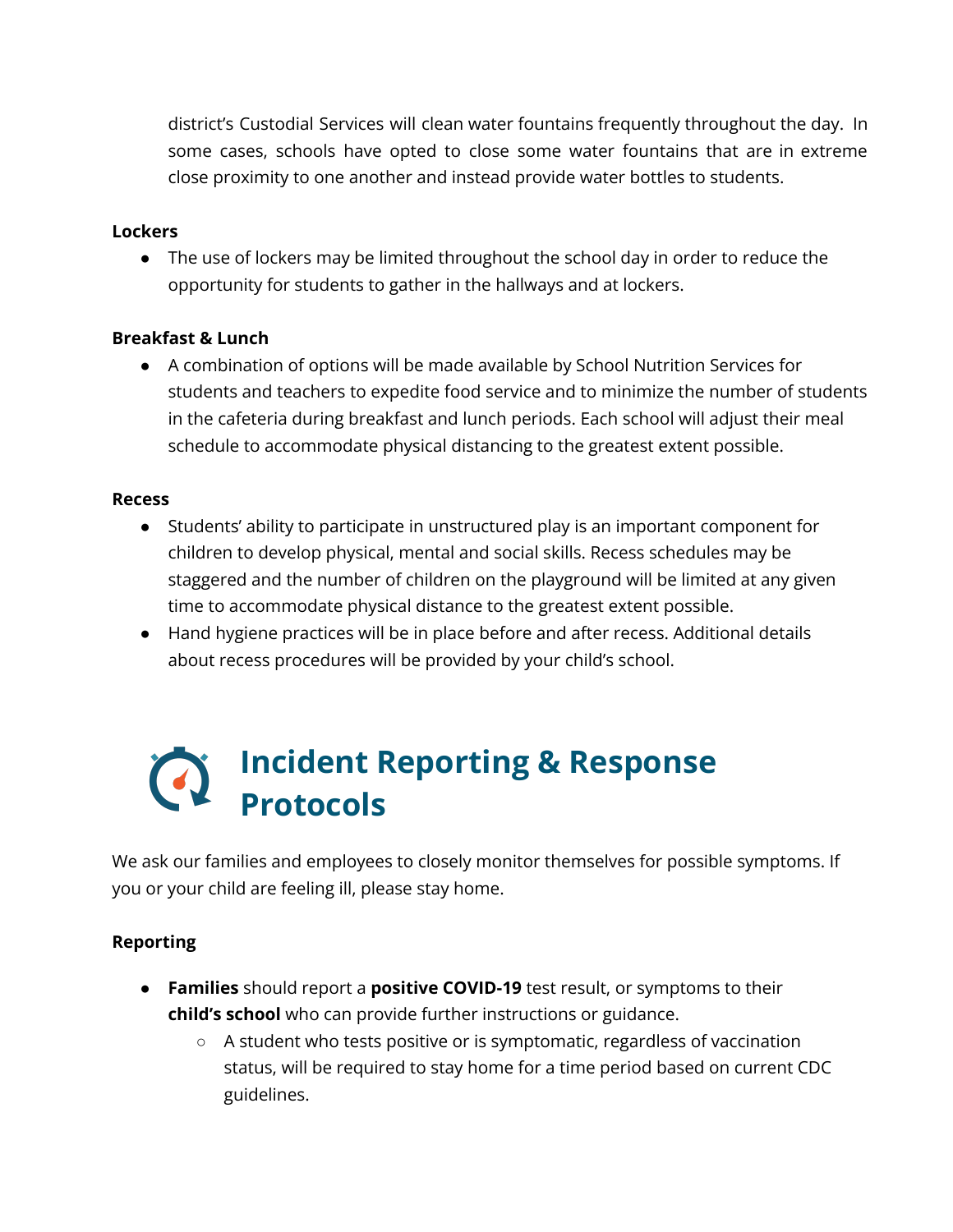- **Staff members** should report a **positive COVID-19** test result or symptoms to their supervisor who can provide further instructions or guidance.
	- A staff member who tests positive or is symptomatic regardless of vaccination status, will be required to stay home for a time period based on current CDC [guidelines](https://www.cdc.gov/coronavirus/2019-ncov/your-health/quarantine-isolation.html).
	- $\circ$  Staff members will be required to provide proof of positive test results with a clinical test in order to utilize COVID leave. Home test results will not be accepted. OKCPS offers free testing for staff, please visit [www.okcps.org/Page/6807](https://www.okcps.org/Page/6807)

#### **Cleaning Following a Positive COVID-19 Case**

In addition to the daily cleaning protocols, after notification of a positive COVID-19 case in a building, high touch point surfaces and potentially impacted areas will be isolated and thoroughly cleaned and disinfected.

#### **Returning to Work or School**

A student or staff member who tests positive for COVID-19 will be required to stay home for a time period based on current CDC [guidelines](https://www.cdc.gov/coronavirus/2019-ncov/your-health/quarantine-isolation.html). Please note that learning will not be interrupted as students will be able to continue with virtual learning.

**After receiving a positive test**, a student or staff member should:

- Report a positive case to the school or supervisor.
- Stay home for 5 days.
	- **Please note:** OKCPS will also continue to require any individual with a mask exemption who tests positive to isolate (stay home) for 10 days. If the individual is willing to wear a mask for 5 days, they can return to school after 5 days of isolation.
- Continue to wear a mask around others for 5 additional days.
- If you have a fever, continue to stay home until your fever resolves. \*OKCPS defines "fever resolves" as no fever without fever reducing medication for 24 hours.

Please review the CDC guidance [regarding](https://www.cdc.gov/coronavirus/2019-ncov/travelers/international-travel-during-covid19.html) travel if you plan to travel during the school year.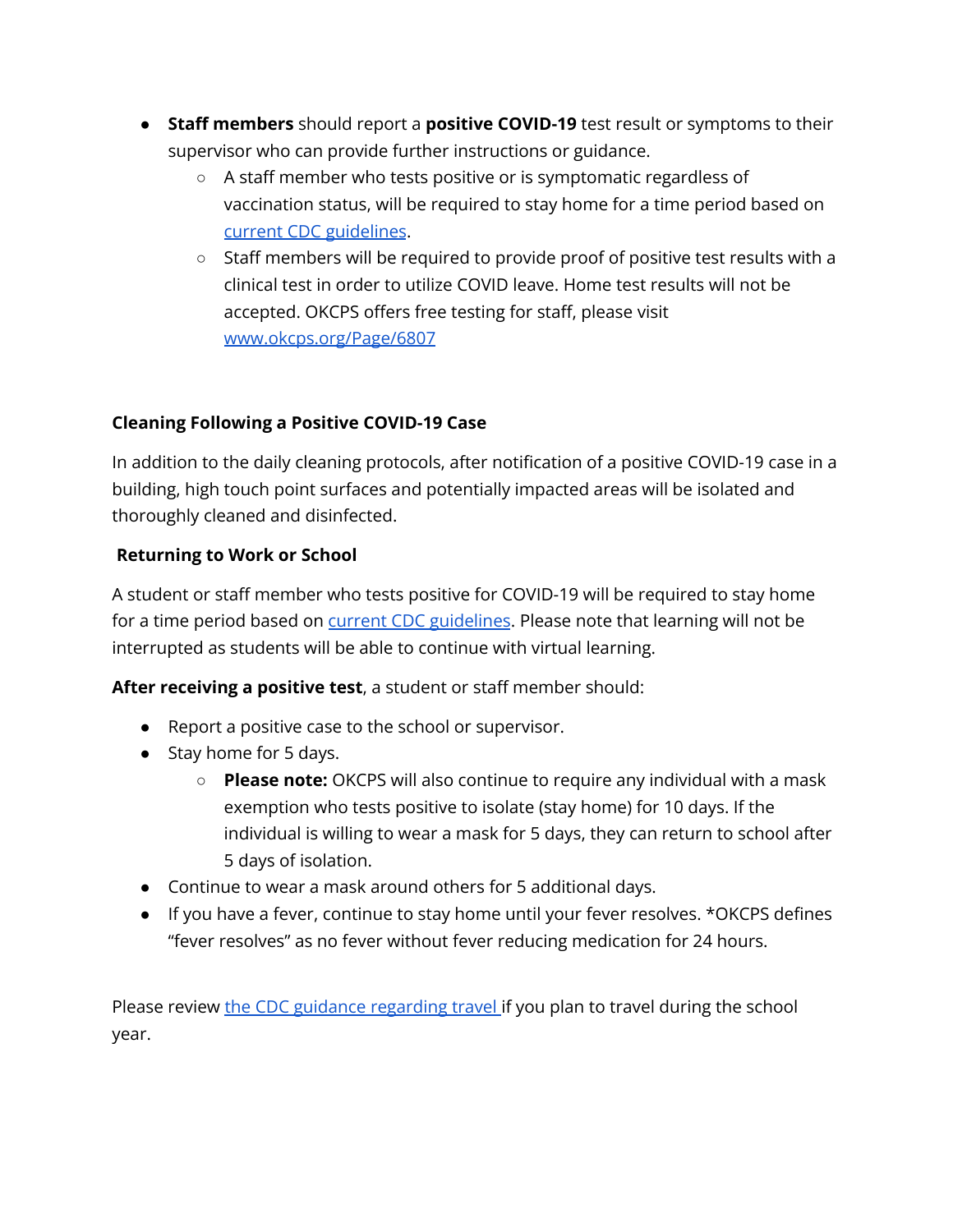# **Vaccination Access & Testing for OKCPS Staff & Students**

While masks and other mitigation measures are essential, we know that vaccinations are the number one preventative measure against the COVID-19 virus. So it is more important than ever that those who are interested and able get vaccinated as quickly as possible.

OKCPS will continue to work with community partners to provide vaccination and testing opportunities to our staff, students, and families. As these opportunities are available and younger populations become eligible for the vaccine, OKCPS will keep our staff, students, and families informed. Please visit [www.okcps.org/covid19](http://www.okcps.org/covid19) for more information about vaccination and testing being offered to OKCPS staff and/or families.

Staff and families can also visit [www.vaxokc.com](http://www.vaxokc.com) to find a location offering the vaccine. Staff and families can visit [www.testokc.com](http://www.testokc.com) to find a location offering testing.

# **OKCPS Campuses Closed to Outside Visitors**

To further limit exposure, OKCPS has also made the decision to restrict access to our campuses for all outside visitors during the school day until further notice. This includes volunteers, community partners and members of the media. Parents and guardians may visit the office at your child's school to conduct any necessary business but will not be permitted to enter other parts of the building.

# **OKCPS Athletics**

Please be advised that the Athletics Department at Oklahoma City Public Schools has revised the 2021-2022 Covid-19 Guidelines as of Monday, August 16, 2021, to align with the OKCPS District guideline changes.

The information below is being provided so that our community and opponents are aware of the revised guidelines when visiting an Oklahoma City Public School facility to attend and/or participate in an athletic event. Please keep in mind that these guidelines are subject to change.

1. Masks will be required by all student athletes, coaches, officials, and spectators at all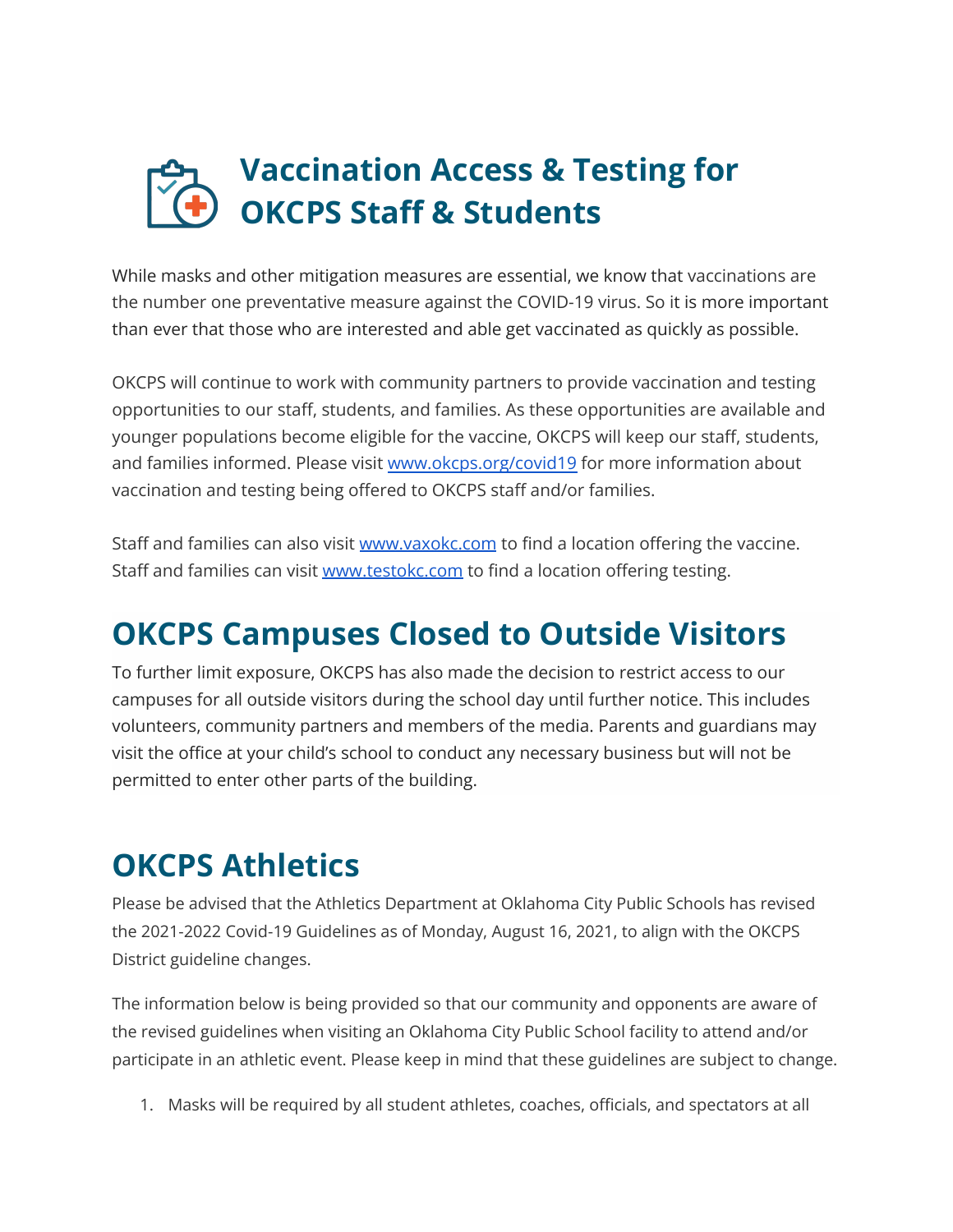OKCPS hosted events in both our indoor and outdoor facilities.

- 2. All athletic teams and coaches on the sidelines must wear a mask and socially distance. Players in active play on the field or court do not have to wear masks.
- 3. Full spectator capacity is allowed at all facilities with mask and social distancing requirements.
- 4. All locker rooms will be available for use before, during and after games as needed.
- 5. All OKCPS athletes and coaches must be masked in any team photos.
- 6. Only prepackaged foods and beverages will be available at all concession stands.
- 7. Proper disinfecting and hygiene practices should still be followed.
- 8. Individuals who currently feel ill or have any COVID symptoms should stay home.

The District's priorities are to keep all stakeholders well, safe, and to allow us to continue with face-to-face school and activities for the rest of our school year. Should you have any questions or concerns regarding this information, please contact the Site Athletic Coordinator at your school or the District Athletics Office.

### **OKCPS Field Trips**

As OKCPS continues to prioritize safety, we have updated our guidance for field trips:

- Because our youngest learners do not currently have access to the COVID-19 vaccine, field trips will not be allowed for students in PK-4th grade at this time.
- All field trips for secondary students in grades 5th-12th must be approved by each school site's Instructional Leadership Director (ILD).
- There is currently no restriction in place for sanctioned Athletics or Fine Arts events or for other formal competitions that may require students to be transported to another site.

# **Still have questions?**

If you have specific questions that have not been addressed, please email the district at [covid19@okcps.org](mailto:covid19@okcps.org). If you don't have access to email, you may also call (405) 587-CV19.